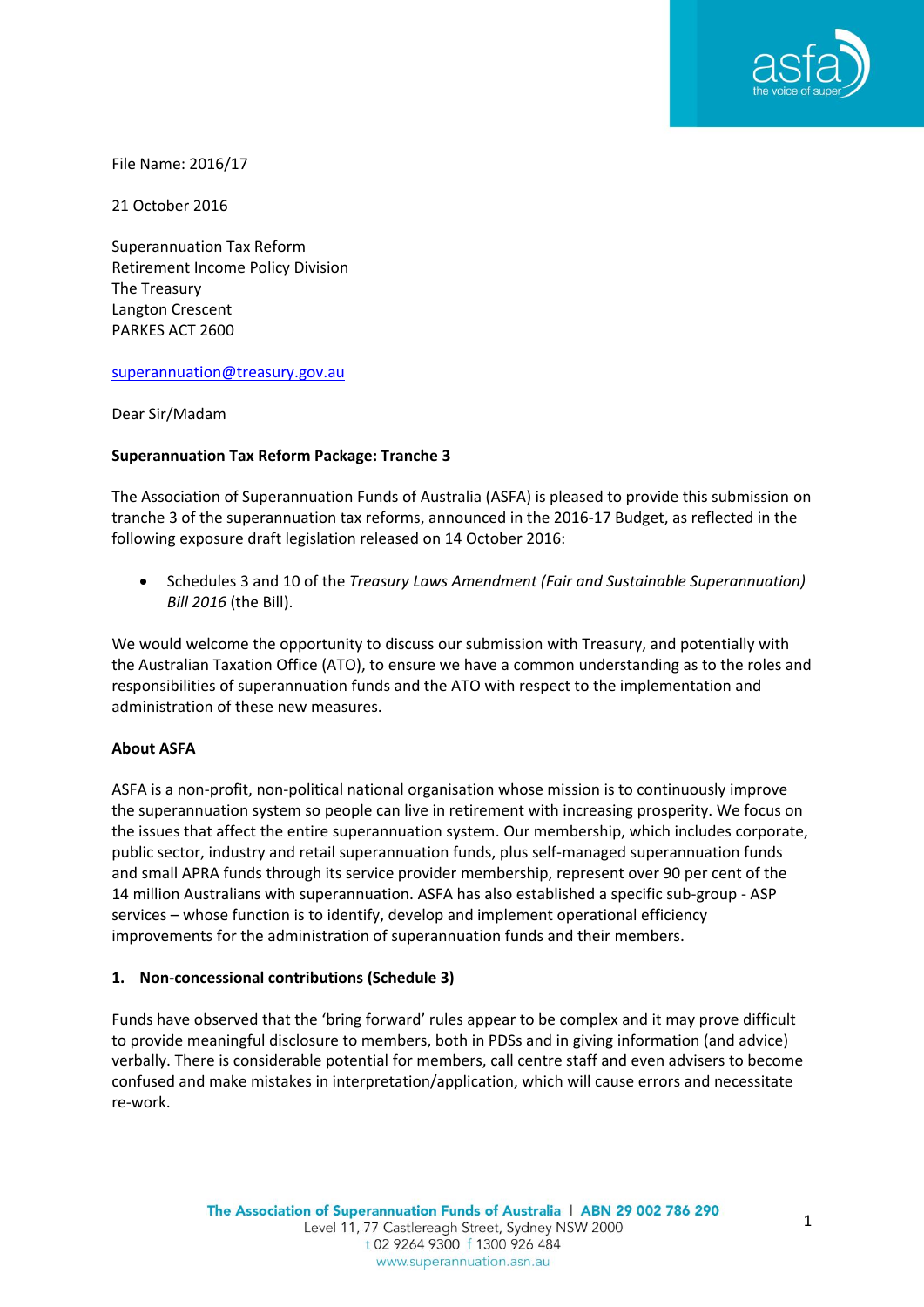We would also like to highlight the critical role that will need to be played by the Australian Taxation Office (ATO) in overseeing and monitoring the contribution caps, Division 293 and the \$1.6m transfer balance cap across the industry. Funds can only administer the contribution caps at a fund level (hence the concept of fund capped contributions) as they have no visibility of members' contributions and balances in other funds

# **2. Release Authorities (Schedule 10)**

We appreciated that the ATO consulted with the industry with respect to issues with respect to the administration of the Division 293 tax, through a half day workshop/roundtable in March 2016 and a follow-up meeting in June, and welcome the fact that the proposed measures largely reflect the outcome of that consultation. ASFA strongly supports the measures to streamline the release authority processes, in particular the aligning of the Division 293 tax and excess contributions tax processes and the establishment of a 'default' payment option.

Having said that, given the expected increase in the volumes of release authorities in future, it is imperative that the release authority process is taken further and extended to automating the process as soon as is practicable.

Until such time as release authorities are automated, funds have indicated that the seven day requirement for payment and notification to the ATO is too short a deadline for administrators, especially given the expected increase in the volume of release authorities to be processed due to the reduction in the Division 293 threshold and the contribution caps. While seven days may be achievable once release authorities are electronic, for as long as the process is still paper based this will necessitate a longer period - ideally 21 days.

We would welcome the opportunity to participate in any further consultation with respect to this measure.

## **3. Implementation costs and risks**

Whilst broadly supportive of the superannuation reform tax package as a whole, it should be noted that the industry will incur considerable costs and risk in implementing these changes, in particular the new transfer balance cap and the changes to Transition to Retirement Income Streams (TRIS), which will be exacerbated by the truncated timeframe. While the release of draft legislation will assist in preliminary planning, funds will be unable to commit fully to implementation, especially finalising system design, until the legislation is passed and the requirements are finalised.

The scope of the necessary changes is quite extensive, including:

- updating administration systems to ensure compliance with the new requirements, in particular to build the new transfer balance cap measure and implement the proposed changes to TRIS
- update process and procedures, including ongoing monitoring, reporting to the ATO and disclosure to members
- revising member communication materials, in particulate to introduce the concept of the transfer balance cap, the changes to TRIS and the non-concessional contribution rules
- revising education and training materials and providing training to staff, including advisers and call centre staff
- updating of collateral material, such as web-sites and calculators
- dealing with, and providing advice to, members who are, or potentially may be, affected by